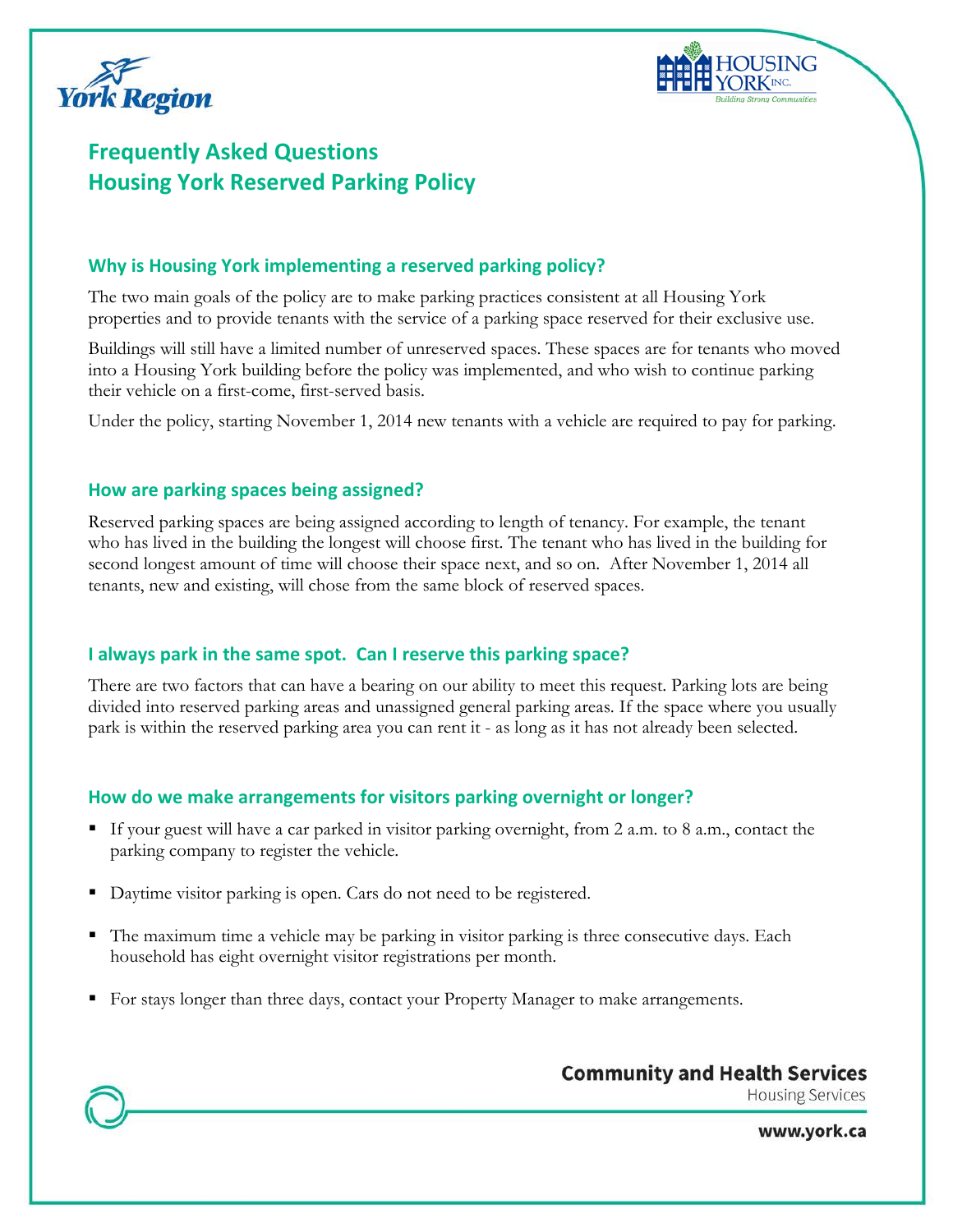## **How is parking being enforced?**

The first infraction will result in a warning notice. The second infraction will result in a parking ticket. Vehicles without license plates, vehicles parked in the assigned parking areas without a parking tag and vehicles parked in fire routes and/or other parking prohibited areas may be towed at the owner's expense.

#### **How are accessible parking spaces being allocated?**

Accessible parking is legislated by the municipality and the spaces are excluded from the parking policy. The number of accessible spaces at the building was determined by legislation at the time the building was constructed. For example, in 1979 when Founders Place was completed, local bylaws required five accessible spaces at the site.

Accessible spaces cannot be rented and are available to all tenants and visitors to the building with a valid sticker, on a first-come, first-served basis.

#### **Where should the parking sticker be placed?**

Place the parking sticker inside the windshield, in the lower left-hand corner of the driver's side, with the numbers facing out. Ensure that the ticket is visible and your view of the road is not obstructed.

#### **When will tenants start to pay for reserved parking spaces?**

When you rent a parking space it is added to your monthly rent. For tenants who moved in before November 1, 2014, this requires a change to your lease and you will be asked to sign a legal agreement. Housing York will give 90-days' notice before adding the charge for parking space.

#### **Where will contractors and service agencies park?**

Some buildings will have a designated space for contractors or service agencies. Alternatively they will park in visitor parking or the unassigned, general parking area.

#### **Where will staff members park?**

Building superintendents will have an assigned parking space. Other staff visiting the building will park in visitor parking or the unassigned, general parking area.

## **Can I get an extra parking sticker?**

Please contact your Property Manager to make arrangements for an extra sticker. Generally only one sticker will be issued to the registered owner of the vehicle.